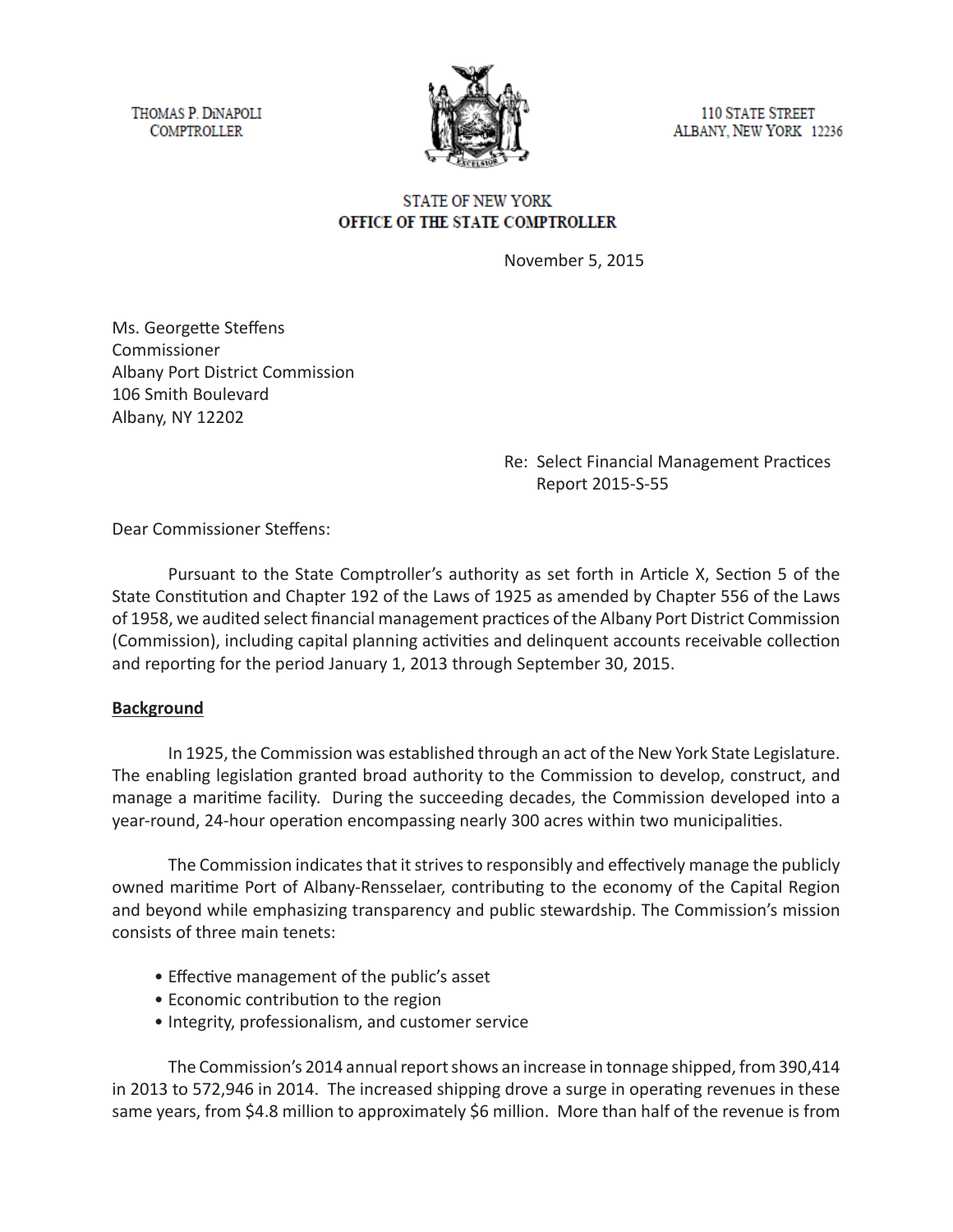property rentals, approximately \$3.2 million per year.

The Commission's accounts receivable balance grew from \$503,430 in 2012 to over \$1.7 million in 2013 (a 250 percent increase). In 2014, the balance decreased to \$1 million and, as of May 31, 2015, was \$260,524. In addition, the Commission provided its capital planning spending figures in three capital plan reports - the State of New York Ten-Year Capital Plan, the Public Authorities Reporting Information System (PARIS), and its own Capital Projects Plan; spending figures differed among the three plans, which covered different periods of time.

## **Results of Audit**

We found the Commission's capital planning and delinquent accounts receivable collection practices to be generally in compliance with Commission procedures and laws and regulations. We found some minor improvements that can be made in each area, which we conveyed to the Commission separately.

# *Capital Project Planning*

The Public Authorities Act of 2009 requires all public authorities to develop four-year financial plans that detail capital spending. The Commission also provides capital spending information for the State of New York Ten-Year Capital Plan (2013-14 through 2022-23) and annually to the State's Authorities Budget Office. The Commission also prepares a capital budget each year. Its capital budget for 2015 is \$1.78 million.

The Commission has developed a Capital Projects Plan for the years 2015 to 2020. While individual projects are outlined in this plan, there is no overall estimated amount to be spent. The 2015–2020 Capital Projects Plan contains projected allocations for improvements or renovations of the existing facilities and lands located in the Port of Albany and Rensselaer. The Capital Projects Plan is designed to guide the Commission in taking a proactive approach in the maintenance and preservation of Port-owned property.

The 2015–2020 Capital Projects Plan consists of eight projects involving facility improvement and repairs and the purchase of three equipment items. We verified the items in the Capital Projects Plan. At the time of our audit, the Commission had begun work on two of the projects (wharf improvements and street repairs) and had not purchased any of the equipment.

In 2013, the Commission was awarded grants from the New York State Department of Transportation for an approximate \$8.5 million reconstruction project of the Rensselaer wharf. These grants account for the spike in its accounts receivable to over \$1.7 million in 2013.

The Commission also provided capital spending amounts to the Governor's Office (Ten-Year Capital Spending Plan) and to PARIS. These amounts were different than those reported in its own Capital Projects Plan. According to Commission officials, the three reports were not intended to reconcile: the amounts were different because the plans were estimates for different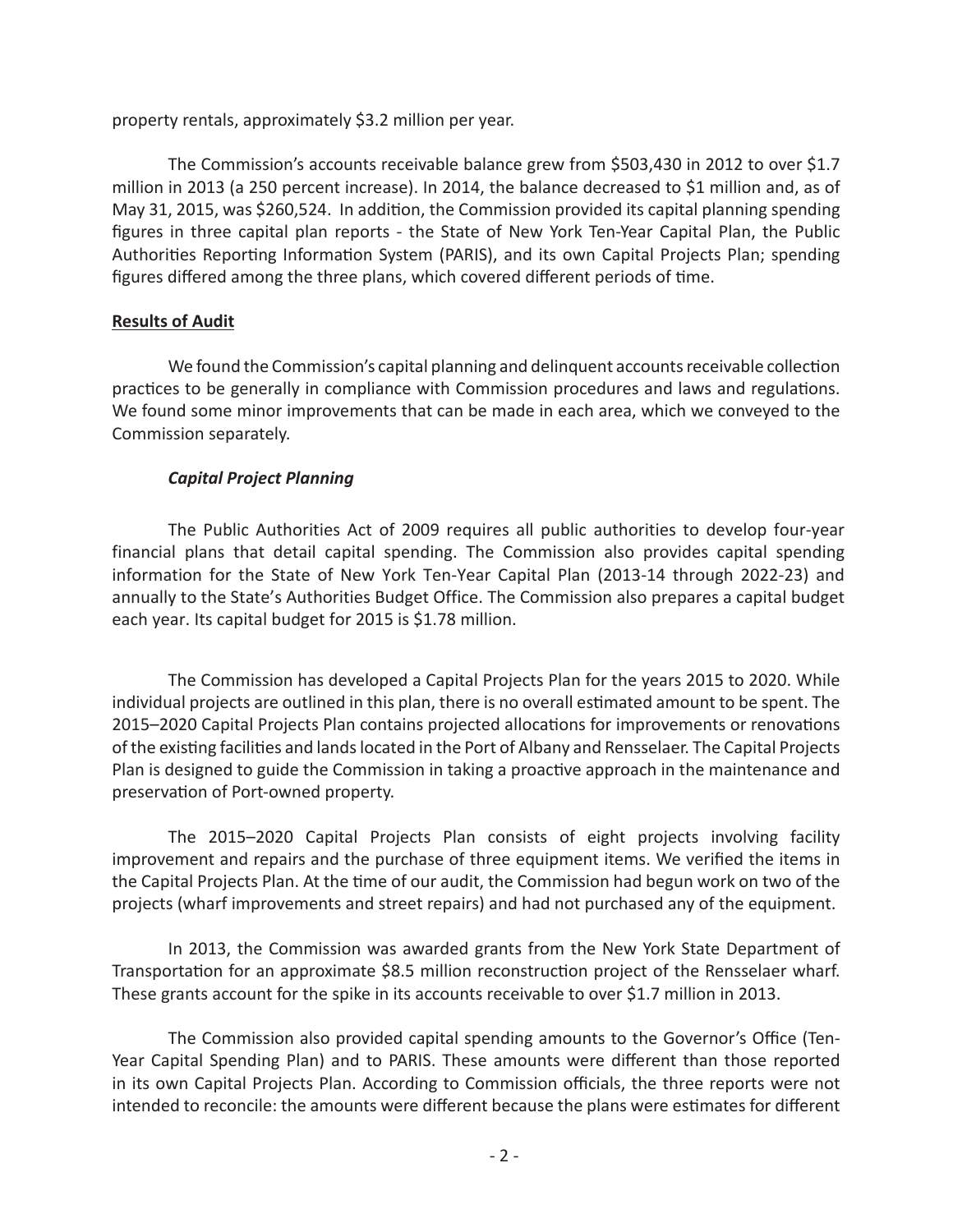time periods and were reported at different times for different purposes. The Commission's five-year Capital Projects Plan compiles annual capital budgets determined from meetings with management. The projects are prioritized by safety, asset life cycle, or business continuity, and the spending is authorized by the Commission's Board of Commissioners. The information in the Ten-Year Capital Plan (\$27.2 million) was an estimate for a ten-year period, and the PARIS information (\$15.4 million) covered estimates for the period 2013 through 2018.

### *Delinquent Accounts Receivable*

The Division of the Budget's Policy & Reporting Manual states that effective debt collection requires systemic follow-up to issued bills. This follow-up depends on the type and level of debt. The collection practices for most debts involve some combination of written and telephone contact with the debtor. Although the Commission is not required to follow these policies, they form a baseline of good business practices that should be followed by all entities. Commission policy states all charges shall be due and payable upon presentation of an invoice. Invoices not paid within thirty (30) calendar days of the invoice date will be subject to a fee of 18 percent per annum prorated on the outstanding balance.

We found the Commission makes reasonable efforts to collect delinquent accounts receivable. It sends out monthly statements with balances due to vendors who owe balances. Further, the Commission reserves the right to deny anyone the use of any part of the facilities until all past due accounts are paid and to apply any payment received against the oldest outstanding invoices.

We sampled ten vendors who had delinquent accounts (balances owed more than 31 days) as of May 31, 2015. These ten vendors had a total of 25 invoices that collectively accounted for \$58,534 in delinquent balances; the largest outstanding account was approximately \$42,000. However, subsequent payments have reduced the overall delinquent total to approximately \$4,810 as of September 30, 2015.

Commission officials provided evidence (emails showing correspondence with vendors) of five attempts to collect these amounts from four of the ten vendors. Commission officials told us that they mailed copies of the invoices to all ten vendors, as they do for all vendors with a balance.

Overall, the Commission has relatively few delinquent accounts and amounts. As of May 31, 2015, the Commission had a total of 38 customers with 49 outstanding invoices totaling \$260,524. Of this amount, only 20 customers had accounts that were delinquent, totaling \$65,231.

### **Audit Scope, Objective, and Methodology**

We audited the Commission's capital planning process and collection and reporting of delinquent accounts receivable and related internal controls to determine if they are in compliance with the Commission's procedures for the period January 1, 2013 through September 30, 2015. To achieve our objective, we interviewed Commission officials and reviewed Commission procedures.